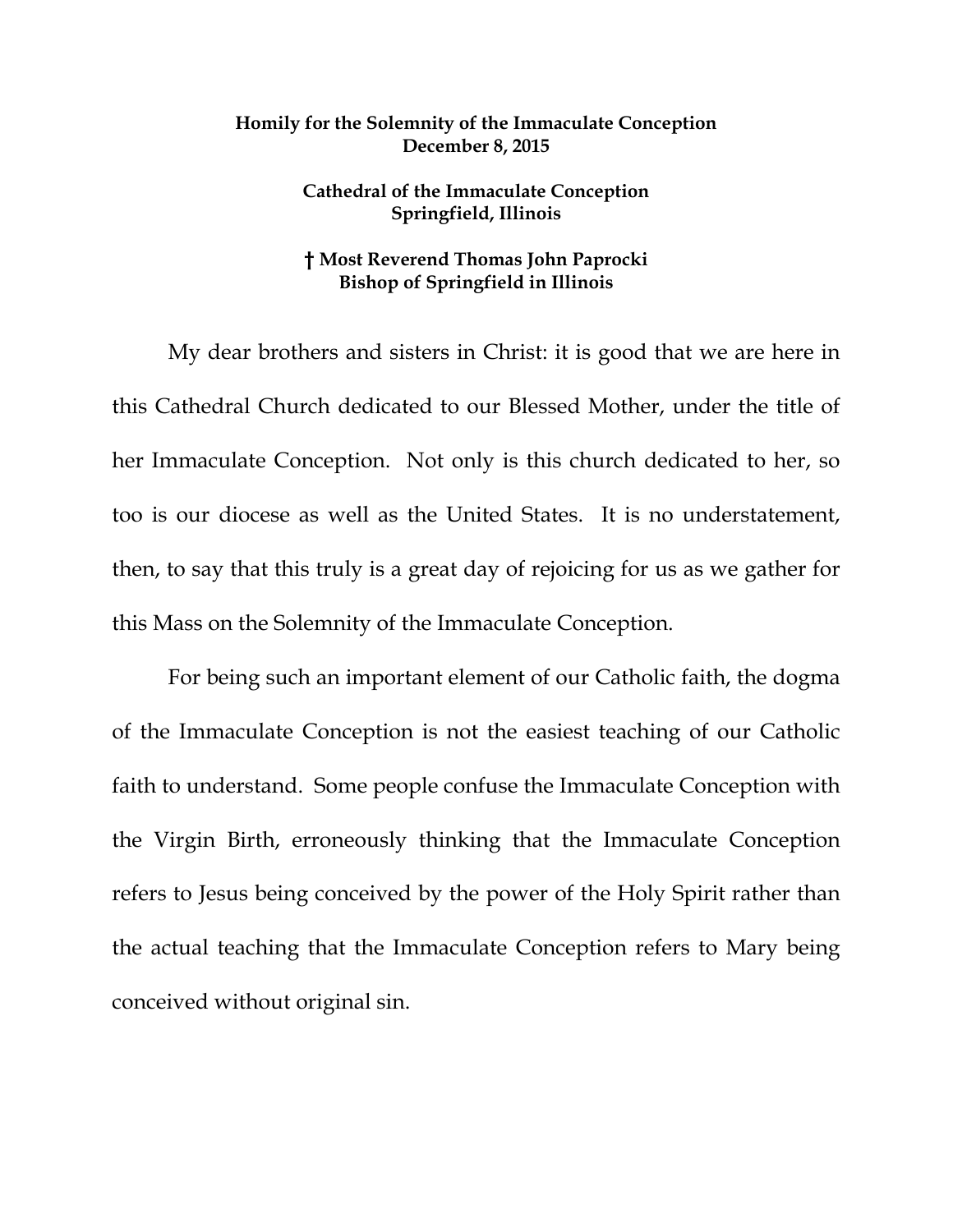During the times in our society when literacy rates were relatively low, catechesis on various aspects of our Catholic faith was communicated through the medium of artwork. Paintings, sculptures, mosaics, and stained glass windows all served to tell the story of different aspects of our faith. When it comes to the Immaculate Conception, artists were faced with a difficult situation.

 Mary's being conceived without original sin is a rather abstract idea. The soul is invisible and therefore impossible to accurately depict through visible means. Yet, there are several attempts that have been made, many of which are quite beautiful, such as the image depicted here above the high altar. Even this image, however, is difficult to discern as being that of the Immaculate Conception, as it is often confused for the Assumption of Mary into Heaven. The image of Mary standing on the crescent moon, a symbol that is often associated with the Immaculate Conception, is what identifies this image accurately.

 Many will also point to the absence of any explicit reference to the Immaculate Conception in the Scriptures as a challenge to understanding this dogma. This is not new to our Catholic faith, as there are other concepts and terms which we use that, while not explicit in the Scriptures,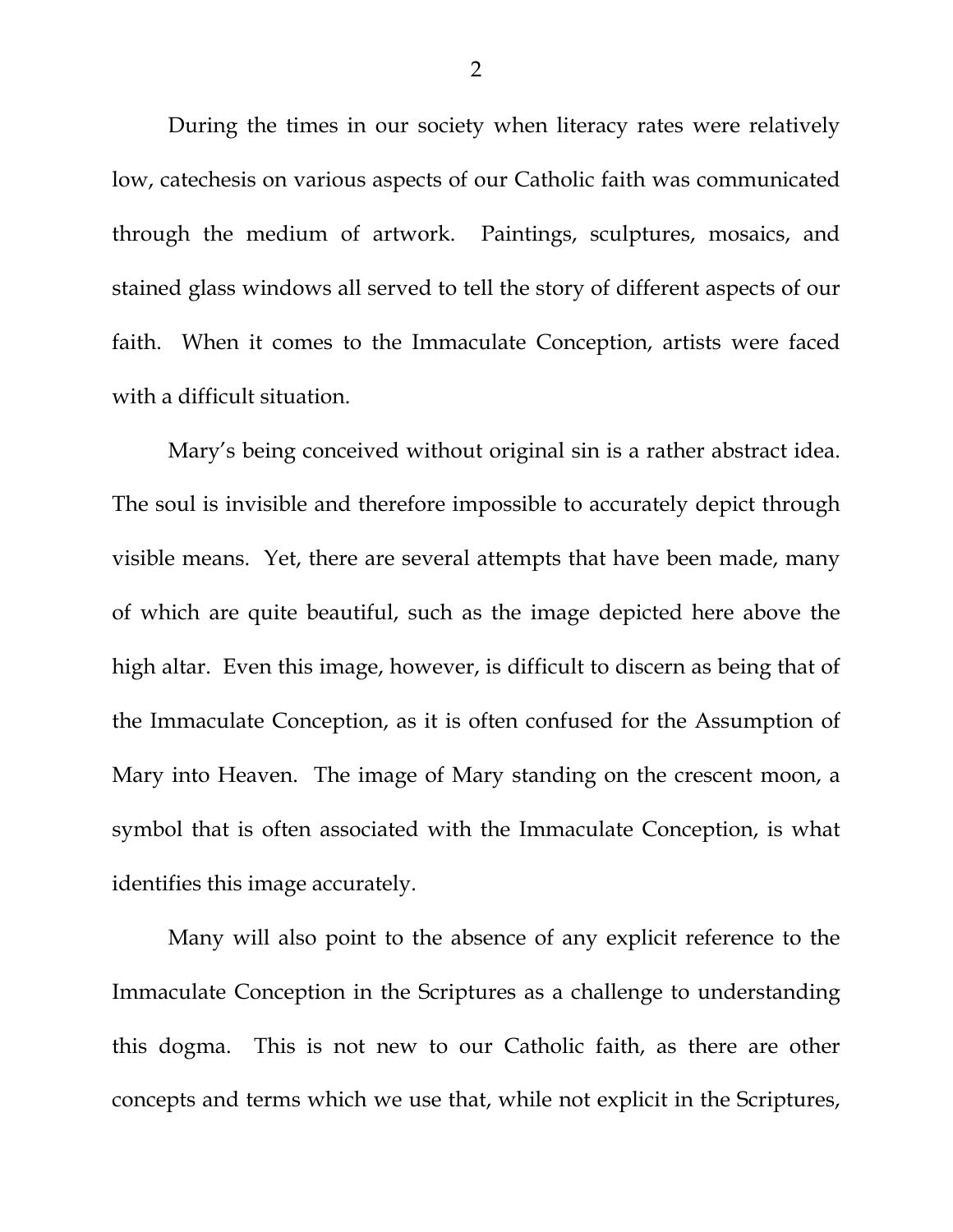are indeed well-grounded in Divine Revelation. Take for example the Trinity or Purgatory, words which never occur in the Bible, but are supported when seen in the "unity of the whole of Scripture" and the "living tradition of the whole Church." 1

The readings given to us for this feast day provide us with a solid scriptural foundation for the dogma of the Immaculate Conception. We begin by going back to the story of the creation of human life in the Garden of Eden. Adam and Eve abused the freedom that had been given to them as they chose to disobey the command that the Lord had given to them. At that point, God certainly could have given up on humanity, but He did not; instead, He put into motion a plan that would restore humanity's relationship to God. We get a hint of what this plan will involve when we hear the Lord say to the Devil: "I will put enmity between you and the woman, and between your offspring and hers; he will strike at your head, while you strike at his heel" (Genesis 3:16). This passage is telling us already that God's plan for restoration will involve humanity in some way.

In the Gospel for today's Mass, we see how those words spoken by the Lord so long ago would come about through the Incarnation, through which the humanity of Jesus Christ would reconcile us back to that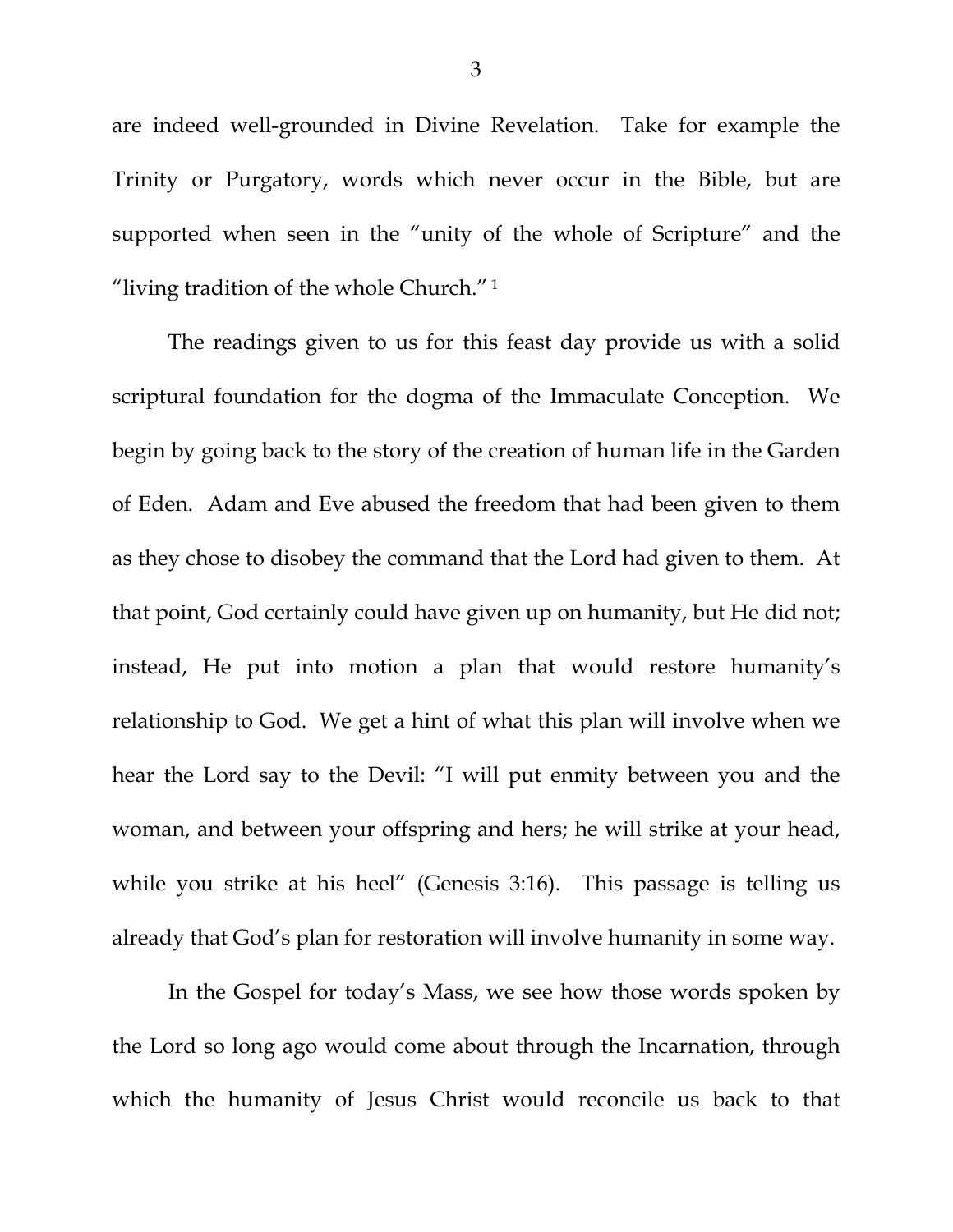relationship with God that had been lost through original sin. God chose to become man, to be like us in all things, except sin.2 That includes being born through the womb of a woman, Mary. Because His coming into the world was so unique, it should not surprise us that God would choose a unique way in which He would come into the world, while still respecting the normal biological means of giving birth. And so He preserved this woman from any stain of original sin from the moment of her conception in the womb of her mother. This is what we call the Immaculate Conception. It is this mystery foretold in the verse from the Song of Songs that we find atop the mosaic above the high altar in Latin — "*macula non est in te"* — "there is no blemish in you" (Songs 4:7), that is, "there is no stain of sin in you."

In the final analysis, even though we give special honor to the Blessed Mother on this day, the reason for this feast day, and all Marian feast days for that matter, is Christ. Mary's being conceived immaculately was in preparation for that moment when the angel announced to her that she would become the mother of the Savior who would "save his people from their sins" (Matthew 1:21). Pope St. John Paul II called the Immaculate Conception "the turning point in history of man's salvation,"3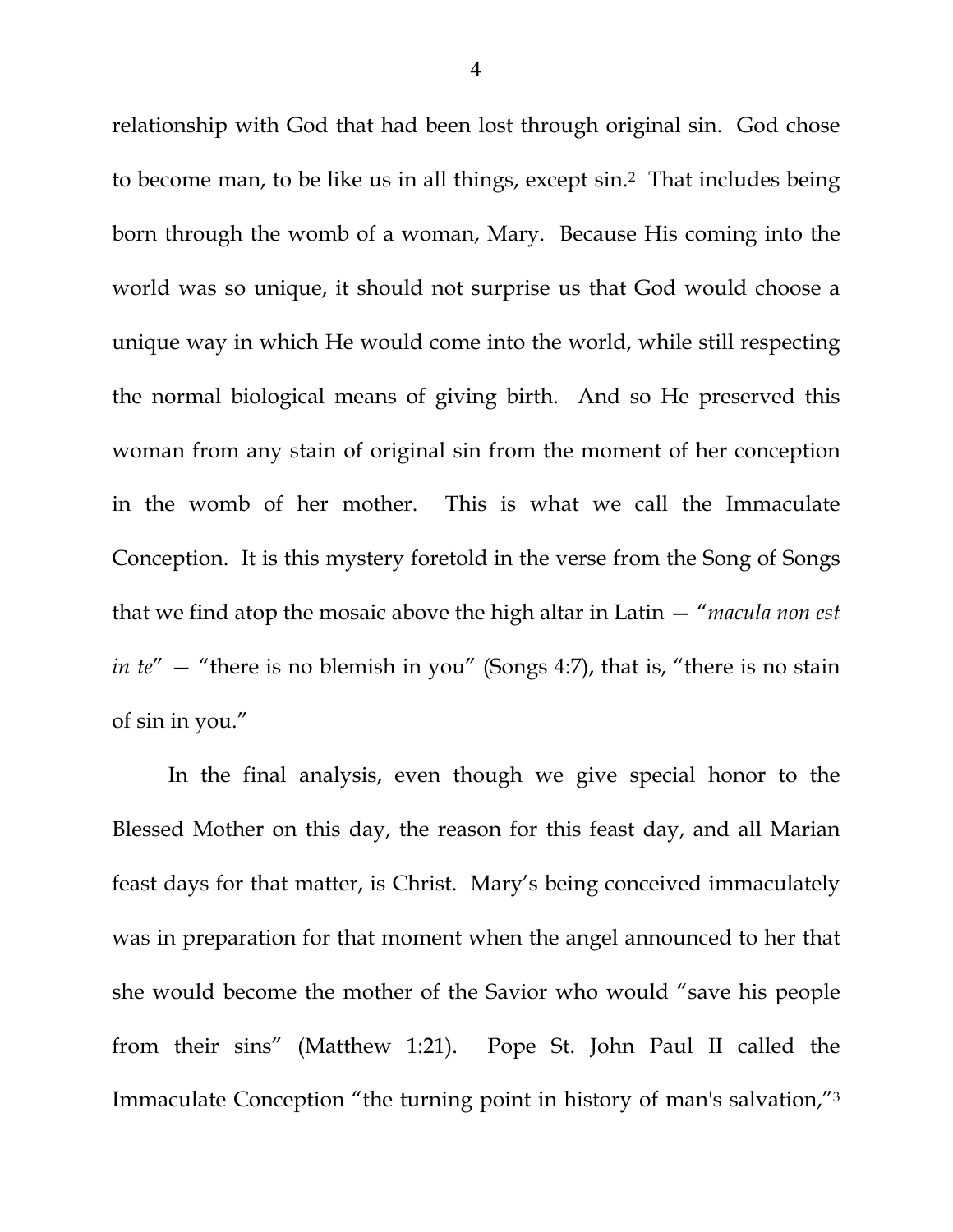for it was the first physical event in the execution of the plan formed long ago for our restoration to God.

On this day, Pope Francis has declared that the Church is to begin an Extraordinary Jubilee Year of Mercy. The Holy Father has chosen this day for the reason already mentioned, that "God did not wish to leave humanity alone in the throes of evil." He says of this feast day that "[w]hen faced with the gravity of sin, God responds with the fullness of mercy. Mercy will always be greater than any sin, and no one can place limits on the love of God who is ever ready to forgive."4

This Year of Mercy is an opportunity for us to experience this extraordinary gift of the Lord's love and mercy for us, a mercy which is capable of overcoming every sin and weakness with which we struggle, so that we can move closer to our ideal of being "holy and without blemish before him" (Ephesians 1:4).

We are also invited to reflect on how we can then share that mercy with others through the corporal and spiritual works of mercy. The Holy Father speaks of these when he says the following:

Jesus introduces us to these works of mercy in his preaching so that we can know whether or not we are living as his disciples. Let us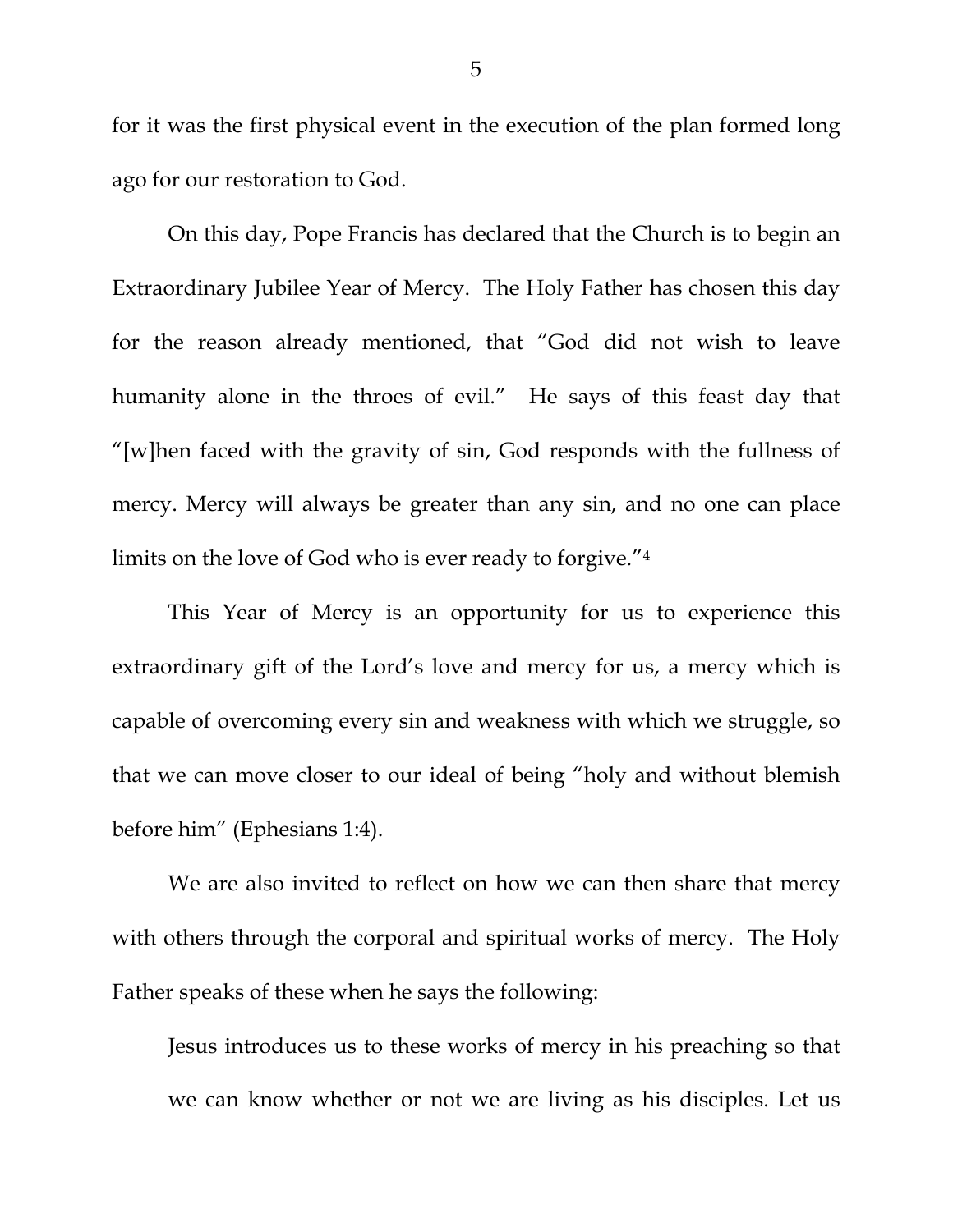rediscover these corporal works of mercy: to feed the hungry, give drink to the thirsty, clothe the naked, welcome the stranger, heal the sick, visit the imprisoned, and bury the dead. And let us not forget the spiritual works of mercy: to counsel the doubtful, instruct the ignorant, admonish sinners, comfort the afflicted, forgive offences, bear patiently those who do us ill, and pray for the living and the dead. We cannot escape the Lord's words to us, and they will serve as the criteria upon which we will be judged.5

 On this Solemnity of the Immaculate Conception, this great moment of God's mercy toward humanity, let us turn to Our Mother and grasp her hand, asking her to lead us to a deeper experience of Her Son's mercy in our lives during this Jubilee Year of Mercy. Having experienced that profound gift, let us imitate her, that just as she went in haste to carry the merciful love of God to her cousin Elizabeth, we too may set out to be witnesses of this mercy to the world around us, thus advancing the Lord's plan to bring all of humanity into His Kingdom where there will be no end.6

May God give us this grace. Amen.